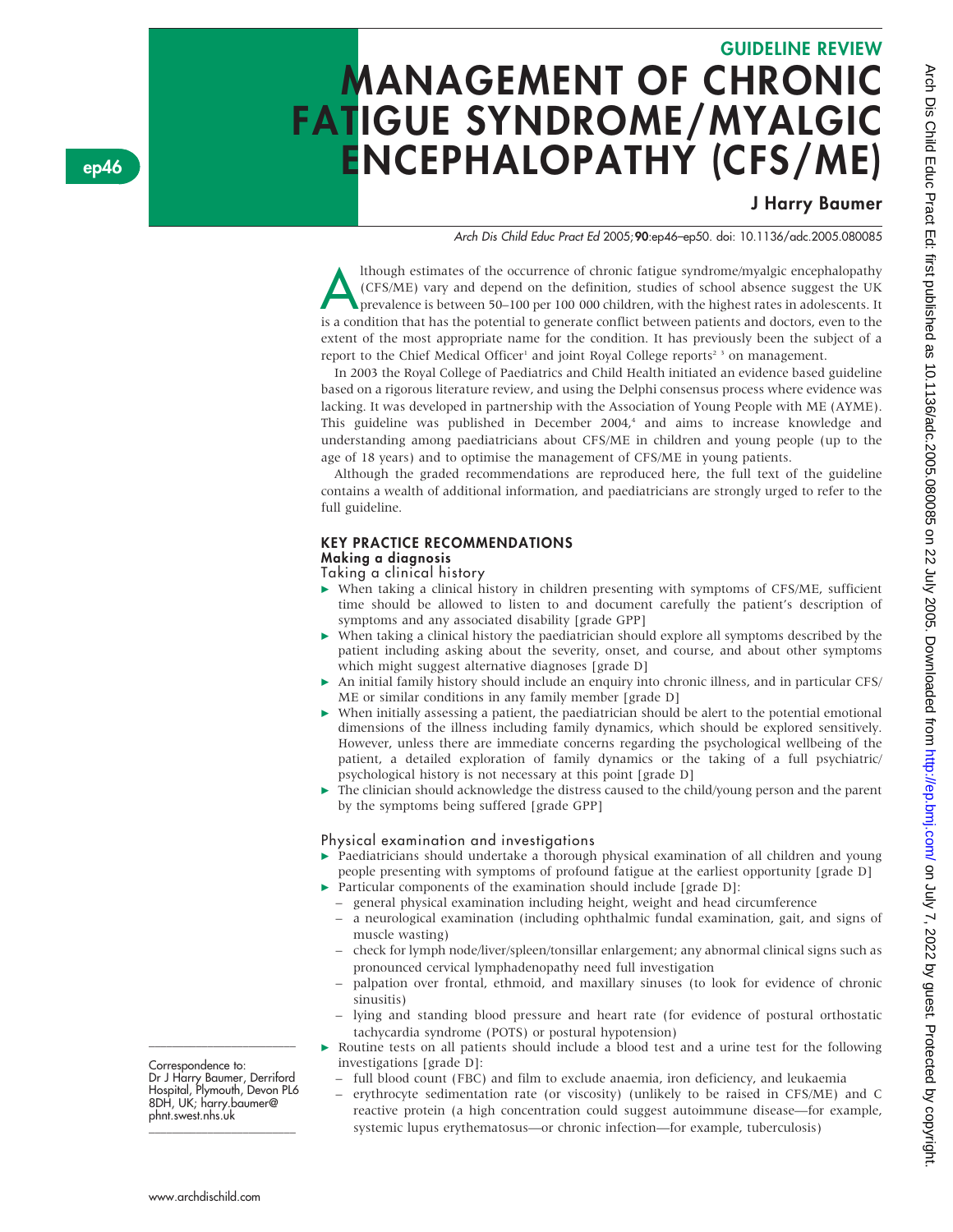- blood glucose for diabetes mellitus
- blood biochemistry (Na, K, creatinine) to look for renal impairment or endocrine abnormality (for example, Addison's)
- creatine kinase for evidence of muscle disease
- thyroid function because early clinical signs of hypothyroidism may be very subtle
- liver function (transaminases: AST, ALP, and albumin) for hepatitis
- urine tested for protein, glucose/sugar, to exclude renal disease, diabetes mellitus; tested for blood leucocytes and nitrites to exclude urinary tract infection
- $\triangleright$  Viral titres or other viral tests to impute or exclude current viral infection are not recommended apart from Epstein-Barr (EB) virus IgM, IgG, and EB nuclear antigen (EBNA) [grade C]
- As with the routine investigations some second line and other investigations may be repeated when there is a change in symptoms or signs, as clinically indicated [grade GPP]

#### Assessment of psychological wellbeing

- $\triangleright$  Careful attention to psychological wellbeing is an important part of the assessment and management of CFS/ME in children and young people [grade C]
- $\blacktriangleright$  Professionals managing CFS/ME in children and young people should be aware of the possible contribution of individual and family psychological mechanisms to perceptions of illness severity, illness presentation and to recovery [grade C]
- $\blacktriangleright$  The patient and family should be told that CFS/ME is a possible diagnosis as soon as possible and given a full explanation of what investigations are being undertaken to exclude other possibilities and why [grade GPP]
- $\blacktriangleright$  The reasons for making a positive diagnosis of CFS/ME should be shared with the patient and their family and documented carefully in the patient's clinical notes [grade GPP]
- $\blacktriangleright$  Paediatricians should be prepared to ask an experienced colleague for a second opinion if they, the patient or the parents have concerns about the diagnosis of CFS/ME [grade GPP]
- **Doctors should explore and acknowledge patients' and** parents' beliefs and attributions about the illness as early as possible after a diagnosis of CFS/ME has been made while not endorsing possibly unfounded theories of aetiology [grade D]

#### Management

- $\triangleright$  When a positive diagnosis of CFS/ME is made the paediatrician should establish, together with the patient and family, and where appropriate other professionals/ team members, a comprehensive management plan with the identification of a management plan coordinator [grade D]
- $\triangleright$  As a minimum for all children with CFS/ME the plan should include:
	- activity management advice including establishing a baseline of activity level and gradual increases as appropriate
	- advice and symptomatic treatment as required
	- regular review of progress
- $\blacktriangleright$  Early engagement of the family, as well as maintaining a therapeutic alliance throughout the illness, is crucial for successful implementation of the management plan [grade GPP]
- $\blacktriangleright$  The member of the team coordinating the management plan should explain to the family the benefits of an activity diary to establish a baseline of activity, and help

the child or young person to get started and then review at regular, agreed intervals [grade D]

c Consistently used functional ability scales can help to determine the level of functioning alongside the plotting of activities in a diary, although sensitivity is advised in patients who are deteriorating [grade D]

ep47

 $\triangleright$  Once a stable baseline of activity has been established the patient, family, and the management plan coordinator should agree a cautious increase in activity that the patient feels is achievable [grade D]

#### Advice and symptomatic treatment Diet

- $\blacktriangleright$  The management team caring for children with CFS/ME should advise patients and families on the general importance of a well balanced diet while accepting that nausea and loss of appetite may make this hard for the patient to achieve. Restrictive diets are not recommended unless there is well founded evidence of specific food allergy or intolerance [grade D]
- $\blacktriangleright$  In the minority of cases where patients have very unbalanced diets, are experiencing problems eating, or losing excessive amounts of weight, a referral to a paediatric dietician with understanding of the management plan may be helpful [grade D]
- In severe CFS/ME, dietetic assessment, especially where there is severe weight loss, is essential. A nutritional management plan should be developed involving both the patient and her/his parents [grade D]

#### Sleep

- $\triangleright$  A good history of the sleep pattern and sleep hygiene must be taken in patients with sleep problems before any interventions are started [grade GPP]
- $\blacktriangleright$  The first line treatment for sleep problems in children with CFS/ME should be behavioural and cognitive interventions to promote a revision of the sleep regime [grade D]
- $\blacktriangleright$  Medication could be considered for continued sleep problems that have not resolved with non-pharmacological approaches. Caution with dosing should be applied when prescribing medication to children as they can be more sensitive to effects and side effects of drugs [grade D]

#### Pain management

- $\triangleright$  Simple analgesics such as paracetamol and ibuprofen and non-pharmacological measures are first line treatments in the management of pain in children and young people with CFS/ME [grade GPP]
- $\triangleright$  If simple analgesics and other non-pharmacological measures do not work alone then referral to a psychologist may help with the perception and management of pain [grade D]
- If low dose amitriptyline or nortriptyline are considered these should only be prescribed after consultation with a colleague experienced in their use and side effects in children and young people. An initial dose of amitriptyline of 10 mg daily can be gradually increased up to 1 mg/kg (maximum 50 mg) daily, depending on effect and patient tolerance [grade D]
- $\blacktriangleright$  When simple analgesics and cognitive behavioural techniques are ineffective, children and young people with severe and persistent pain may be referred to a suitable local pain management clinic, where available [grade NC]

#### Treatment for depression and mood disorders

 $\triangleright$  Antidepressant drugs should only be prescribed for children and young people with CFS/ME who have a severe mood disorder, in consultation with a colleague who has experience of their use and possible adverse effects in children and young people [grade D]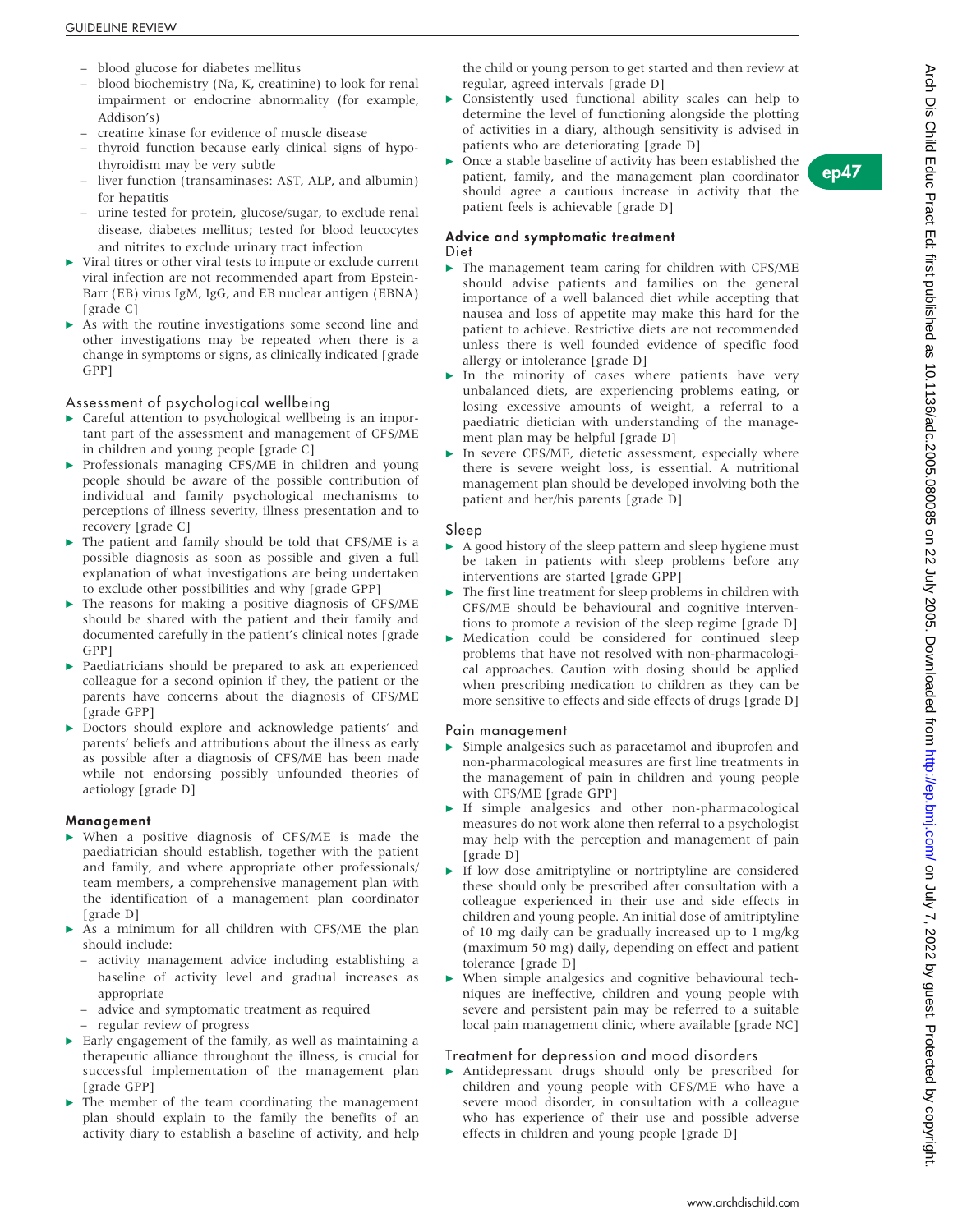$\blacktriangleright$  If antidepressant treatment is considered appropriate, findings from adult studies suggest that fluoxetine should be considered as the treatment of first choice. If the initial (4–6 weeks) response is favourable it should be continued for a further six months [grade D]

#### Regular paediatric review

ep48

- $\blacktriangleright$  If there has been a relapse the baseline should be reassessed and the paediatrician should reassure the patient and their family that a return to the previous level of functioning is possible [grade D]
- $\blacktriangleright$  Paediatricians should reassess the management plan in all children and young people who have not made significant progress after six months, making it clear that this is not the fault of the child/young person. A significant deterioration in functional ability is an indication for earlier reassessment [grade D]

#### Further information for families

- $\blacktriangleright$  Patients wishing to find out more about their condition should be supported in doing so but cautioned about the quality of some of the information in the public domain [grade GPP]
- $\blacktriangleright$  Patients wishing to contact patient support groups should be encouraged to discuss the information provided by the group with their paediatrician or multidisciplinary team [grade D]

#### Inpatient care

- $\blacktriangleright$  The majority of children and young people with CFS/ME can be managed at home with appropriate support from the GP and the local paediatric team [grade D]
- $\blacktriangleright$  The majority of children with CFS/ME will not need hospital admission. However, there may be some circumstances when an admission is helpful such as, for example, for assessment or initiation of a management plan when the expertise is not available on an outpatient basis. In these circumstances it is preferable that admission is to a local unit with a multidisciplinary team experienced in managing CFS/ME in children and young people [grade D]
- $\blacktriangleright$  Admission to an inpatient unit should be planned and presented as an option to patients and families with a day case admission offered if appropriate [grade GPP]
- $\blacktriangleright$  If admitted to hospital, children and young people with CFS/ME should be admitted to a child/young person friendly environment where their special needs can be met [grade GPP]

#### Interventions for CFS/ME

#### Behavioural interventions

- $\blacktriangleright$  Extrapolated evidence from adult studies suggests that cognitive behaviour therapy (CBT) is likely to be a beneficial management strategy for some children and young people with CFS/ME [grade B]
- $\triangleright$  Children and young people with CFS/ME should be considered for graded exercise or activity programmes supervised by an experienced therapist [grade B]
- **Prolonged bed rest or complete inactivity should be** avoided, where possible, as physical deconditioning is likely to exacerbate the fatigue and muscle weakness associated with CFS/ME [grade D]

#### Pharmacological interventions

 $\blacktriangleright$  Although there is limited evidence of acute benefit after administration of immunoglobulin in the treatment of CFS/ME in children and young people, due to current concerns over the safety of blood products, immunoglobulin cannot be recommended for routine treatment [grade C]

- $\blacktriangleright$  Given the inconclusive evidence for the efficacy of magnesium in adults with CFS/ME, the lack of studies on children and young people and concerns regarding toxicity, side effects, and the pain associated with the intervention, intramuscular magnesium injections are not recommended for children and young people with CFS/ ME [grade D]
- $\blacktriangleright$  The use of essential fatty acids, high dose vitamin B12 supplements, steroids, anticholinergic drugs, staphylococcus toxoid, or antiviral therapies are not recommended for the treatment of children and young people with CFS/ME [grade D]

#### Complementary therapies

 $\triangleright$  If patients and families express an interest in trying complementary therapies, they should not be discouraged, providing this does not interfere with current treatment [grade D]

#### Referrals to other health professionals

Psychiatry/psychology

- $\blacktriangleright$  A referral to psychology/psychiatry is not necessary in every case. However, when assessment of psychological wellbeing suggests that clinically important psychological symptoms are present or if family focused treatments are being considered, a referral should be made if the multidisciplinary team does not include expertise in this area [grade D]
- Any child or young person with CFS/ME with suicidal ideation or who is considered at risk of self harm should be referred to a psychiatry/psychology team [grade D]
- When making a referral to the psychiatry/psychology services the reasons for the referral should be clearly explained [grade GPP]

#### Physiotherapy/occupational therapy

 $\triangleright$  When a young person's mobility and daily living is affected by CFS/ME, a referral could be considered to occupational therapists and physiotherapists experienced in treating the condition in children and young people for the assessment and appropriate treatment of mobility problems [grade D]

#### General practice

 $\triangleright$  If a paediatrician is responsible for the ongoing clinical care of a child or young person with CFS/ME, the child's general practitioner must be kept informed about the patient's progress on a regular basis [grade GPP]

#### Management of severe cases

- $\blacktriangleright$  In severe cases, it is very important that the paediatrician, patient, and family should agree a member of the team who is responsible for coordinating secondary or tertiary key services. This individual should be able to establish a positive therapeutic alliance with the family [grade D]
- Referral to the Child & Adolescent Mental Health Services should be based on the clinical situation, local availability of expertise, and family agreement [grade D]
- $\blacktriangleright$  Children and young people with severe CFS/ME should rarely be admitted to hospital. Where the child/young person is too ill to attend outpatient clinics the member of the team coordinating services should offer regular home visits to ensure that the young person's condition is being appropriately assessed and managed [grade D]
- Although inpatient care for children and young people with severe CFS/ME is rarely indicated, there may be some circumstances where it may be appropriate such as to carry out specific tasks which cannot be undertaken on an outpatient basis [grade D]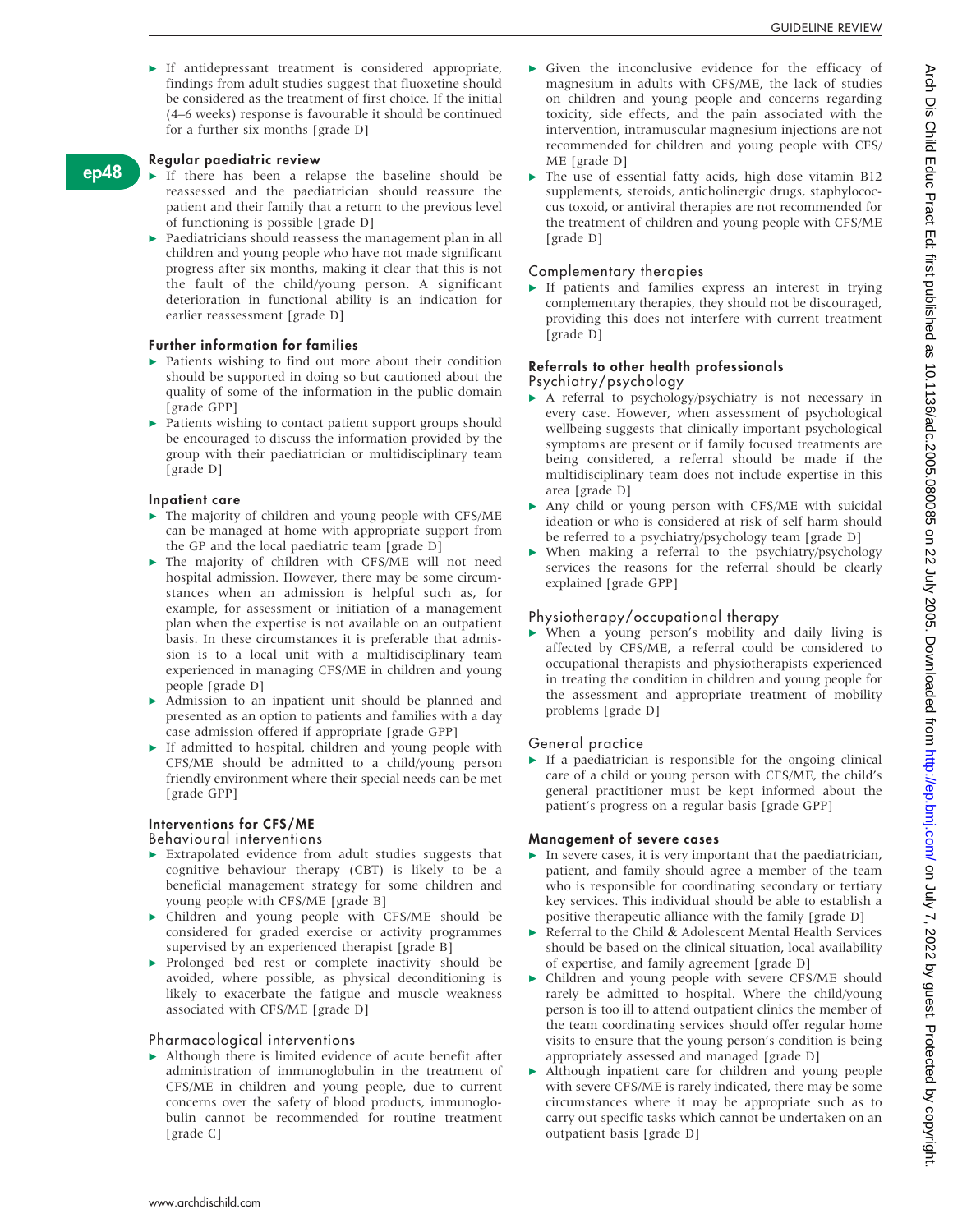- $\blacktriangleright$  Where inpatient care is indicated, the referral for admission should, as in all other clinical situations, be on the basis of informed consent and the purpose of the admission, whether for assessment, initiation of treatment or for particular procedures, explained to the patient and family [grade GPP]
- $\triangleright$  Where inpatient care is indicated it should be provided in a unit with a multidisciplinary team experienced in the care of children and young people with severe CFS/ME. In cases where a bed in such a unit is not available, and admission is considered by the team and the family to be essential, the child/young person should be admitted to a local unit after consultation with a colleague experienced in providing inpatient care for children and young people with CFS/ME [grade D]
- $\triangleright$  When admission for a child or young person with severe CFS/ME is indicated, a pre-hospital assessment of the individual needs of the child/young person must be undertaken [grade D]
- Where the doctor–patient/family relationship breaks down and cannot be reconciled, a second opinion should be actively recommended and sought. In these circumstances, the parental and family's choice should be taken into account with regards of which colleague to refer to [grade GPP]
- $\blacktriangleright$  Paediatricians should familiarise themselves with sections 17 and 47 of the Children Act 1989 and the appropriate sections of the acts as they apply in Scotland and Northern Ireland [grade D]
- $\triangleright$  Referral under the Act should be made only when it is reasonable to do so and with the child's/young person's knowledge and consent. The latter may be dispensed with only when failing to refer would place the child/ young person at greater risk or hinder enquiries already being made under the Children Act provisions [grade GPP]

#### Education and CFS/ME

- $\blacktriangleright$  Paediatricians should be aware of the guidance from the Department for Education and Skills on education for children and young people with medical needs or equivalent statutory guidance [grade GPP]
- $\blacktriangleright$  Paediatricians or management plan coordinators should liaise closely with schools, within existing guidelines on confidentiality, as soon as a diagnosis of CFS/ME has been made to ensure that education forms a part of a comprehensive management plan [grade D]
- $\blacktriangleright$  The paediatrician should be responsible for the early identification of patients whose condition prevents or is likely to prevent them from attending school full time [grade GPP]
- $\blacktriangleright$  For these patients the paediatrician should liaise with the school, the family, and other educational professionals to initiate an early referral to the Educational Welfare System and to ensure an appropriate individualised educational plan is implemented and monitored [grade GPP]
- Anxiety around returning to school should be identified and addressed [grade GPP]

#### Transition to adult services

- Paediatricians should ensure that their clinic or hospital has a transition policy for the transition of care of adolescents with chronic illness. This policy needs to be flexible enough to be adapted to meet the individual requirements of adolescents with CFS/ME [grade GPP]
- $\blacktriangleright$  Paediatricians, in consultation with general practitioners, should identify an appropriate health care professional to take over the care of the older adolescent with CFS/ME and make sure that appropriate handover

# Recommendation grades and levels of evidence

#### Grade Evidence

A At least one high quality meta-analysis, systematic review or RCT with a very low risk of bias and directly applicable to the target population; or a systematic review of RCTs or a body of evidence consisting principally of well conducted meta analyses systematic reviews of RCTs, or RCTs with a low risk of bias, directly applicable to the target population and demonstrating overall consistency of results B A body of evidence including high quality systematic reviews of case–control or cohort studies, or high quality case–control or cohort studies with a very low risk of confounding, bias, or chance and a high probability that the relationship is causal, directly applicable to the target population and demonstrating overall consistency of results; or extrapolated evidence from high quality meta-analysis, systematic review, or RCT with a very low risk of bias, or a body of evidence consisting principally of well conducted meta-analyses, systematic reviews of RCTs, or RCTs with a low risk of bias, and demonstrating overall consistency of results C A body of evidence including well conducted case–control or cohort studies with a low risk of confounding, bias, or chance and a high probability that the relationship is causal, directly applicable to the target population, and demonstrating overall consistency of results; or extrapolated evidence from high quality systematic reviews of case–control or cohort studies, or high quality case–control or cohort studies with a very low risk of confounding, bias, or chance and a high probability that the relationship is causal D Recommendations agreed by Delphi consensus process (based on case–control studies with a high risk of confounding, bias, or chance and a significant risk that the relationship is not causal, or on non-analytic studies (for example, case reports, case series, or expert opinion) GPP Good practice point based on the clinical experience of the guideline development group, and not specific to CFS/ME NC A recommendation considered by the Delphi panel but did not reach consensus in two rounds RCT, randomised controlled trial.

arrangements are in place before discharging their young adults [grade D]

#### **COMMENTARY**

The guideline addresses an important and controversial topic, and for the first time provides guidance that is evidence based. The scope is comprehensive, and covers those aspects relevant to paediatricians including the epidemiology, prognosis, diagnosis, and management options. Theories about the aetiology, and the management of co-morbidities, in primary care, are not included. The guideline also includes a young person's guide, and lists of national CFS/ME organisations and of Department of Health CFS/ME clinical network coordinating centres.

A parent and a representative of AYME were on the guideline development group. The web version includes a list of the organisations consulted on the draft guideline.

Only six of the 45 recommendations are graded A to C, demonstrating the lack of relevant research. A long list of research priorities is included. It is important to appreciate that the evidence for benefit from CBT and graded exercise comes from studies in ambulant adults. These treatments should not be assumed to be of benefit in all children in all situations and again paediatricians are urged to refer to the full text for guidance.

A formal Delphi consensus process was used for those recommendations where evidence was lacking. The Delphi panel included paediatricians, parents, and young people with CFS/ME, and a number of mental health professionals.

ep49